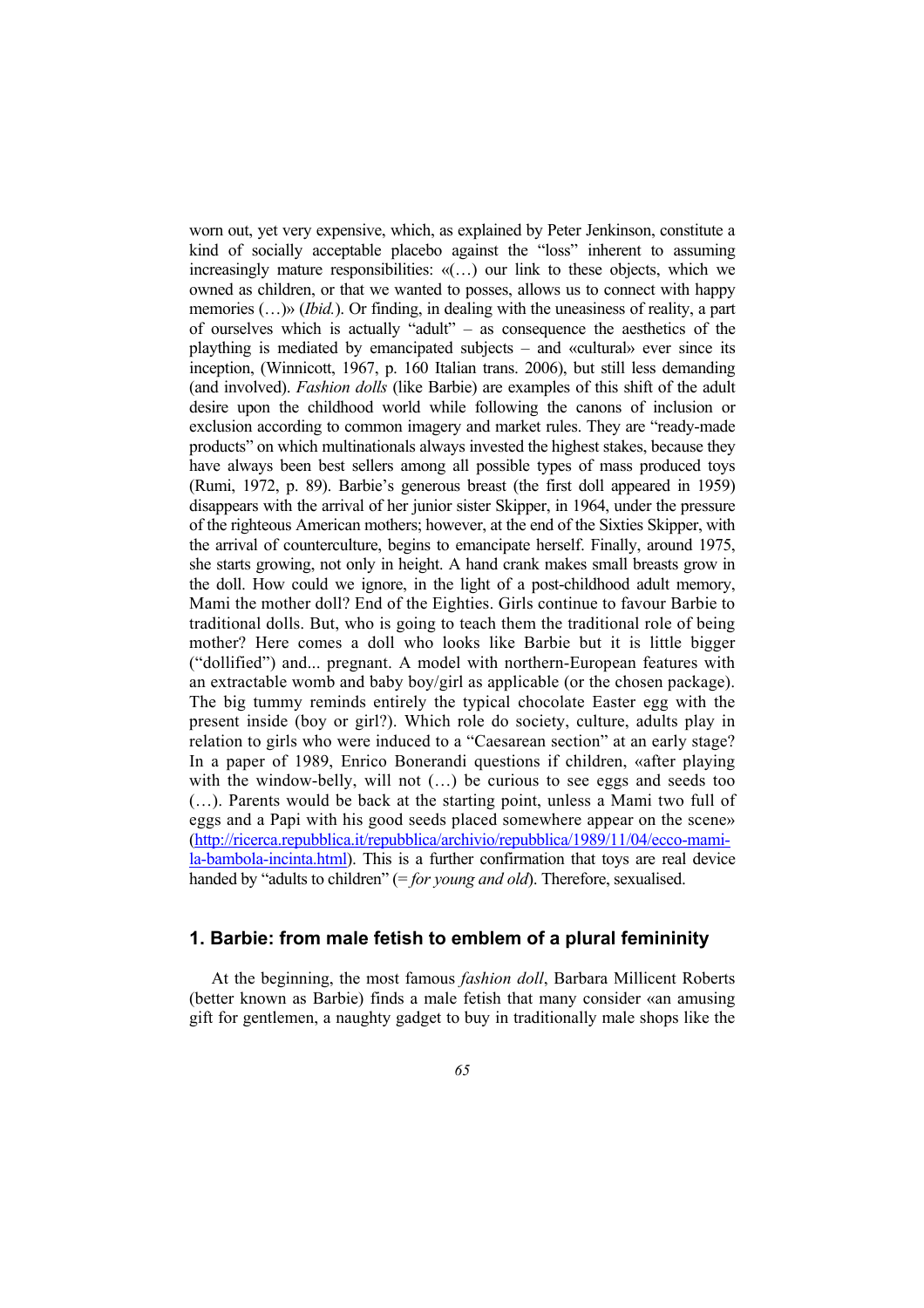tobacconists» (Bazzano, 2008, p. 9), for others it is a risqué trinket «for stag parties» (Motta, 2016, p. 177). It was the German Lilli, very curvy and sexual protagonist of comics that date to 1952 (Germano, 2000, p. 57). At the end of the Fifties, Mattel bought the copyrights, the American multinational began the production of a moderate version of the prosperous plastic *pin up*. The doll that we call Barbie today. Whom does not effectively correspond to the canons of the usual femininity, but the spectacular stereotypes that *ipso facto* correspond to male lust: curvy breasts and hips, long legs, neat features, extended eye cut and big "carnal lips"? After the efforts used for a big downsizing the lust of her older sister Lilli, Barbie results as a full icon of the perfect femininity: the one desired by men. To the point that today, we find literature that insist on the personage intrinsic sexualisation, and investigations that discuss not only, or especially, the abstract model of adulthood of gender that it proposes to girls, but the residual of male chauvinism and fetishism that seems to be hidden in the whitened and mild smile of Barbie, with her naive semblance. To mention some of the most inventive critics, the comedienne Alessandra Faiella consecrates an entire volume to her childhood relationship with the hated doll, whom, in her eyes, is an anorexic girl interested only in playing with Ken, her fiancé. Actually, according the brilliant actress and interpreter, not only Ken.

I could not understand what was so fascinating in this horrifying little doll with a surgically re-done nose, boobs and the IQ of a gnu (with all respect for the gnus). Barbie did nothing but dressing or taking off clothes and flirting with Ken, her disco dance fiancé, total boredom. One day following my mother's suggestion (…), I accepted a class-mate's invitation to play with the hated plastic monster. The program was to have fun as hell playing "Barbie and fashion magic", a delirious catwalk of anorexic models. Look, it is not by chance that I talk about anorexia: if Barbie was a real person, proportionally, she would be 1.75 m, weight 50 kg, breast waist to hip measurement 100, 45, 85 cm. pathologically anorexic. (…) A legion of variously clad Barbie's parade before my astonished eyes, among them: Barbie Model (tautological), Barbie Nurse, Barbie Olympic athlete, Barbie Surgeon, Barbie Teacher and Barbie Hostess. Only Barbie Bitch is missing, although this would be tautological too (Faiella, 2013, pp. 13, 15).

In Dalila Curiazi's foreword to the work of Asteria Casadio, *A tua figlia non regalerò bambole* (I will not by dolls for your daughter), Barbie is described as an icon of an ideal-typical femininity to complement the male role, not really autonomous and independent (self-poietic). Almost as if feminine identity could be measured only in relation to the other's gender (the male one), and not in itself as such:

 (…) the fact that Barbie too, or femininity dollified, has a fiancé, speaks volumes on the judgement that society makes on, and instigates on girls, single women: there is no female fulfilment apart from having a male companion (Curiazi, 2011, p. 12).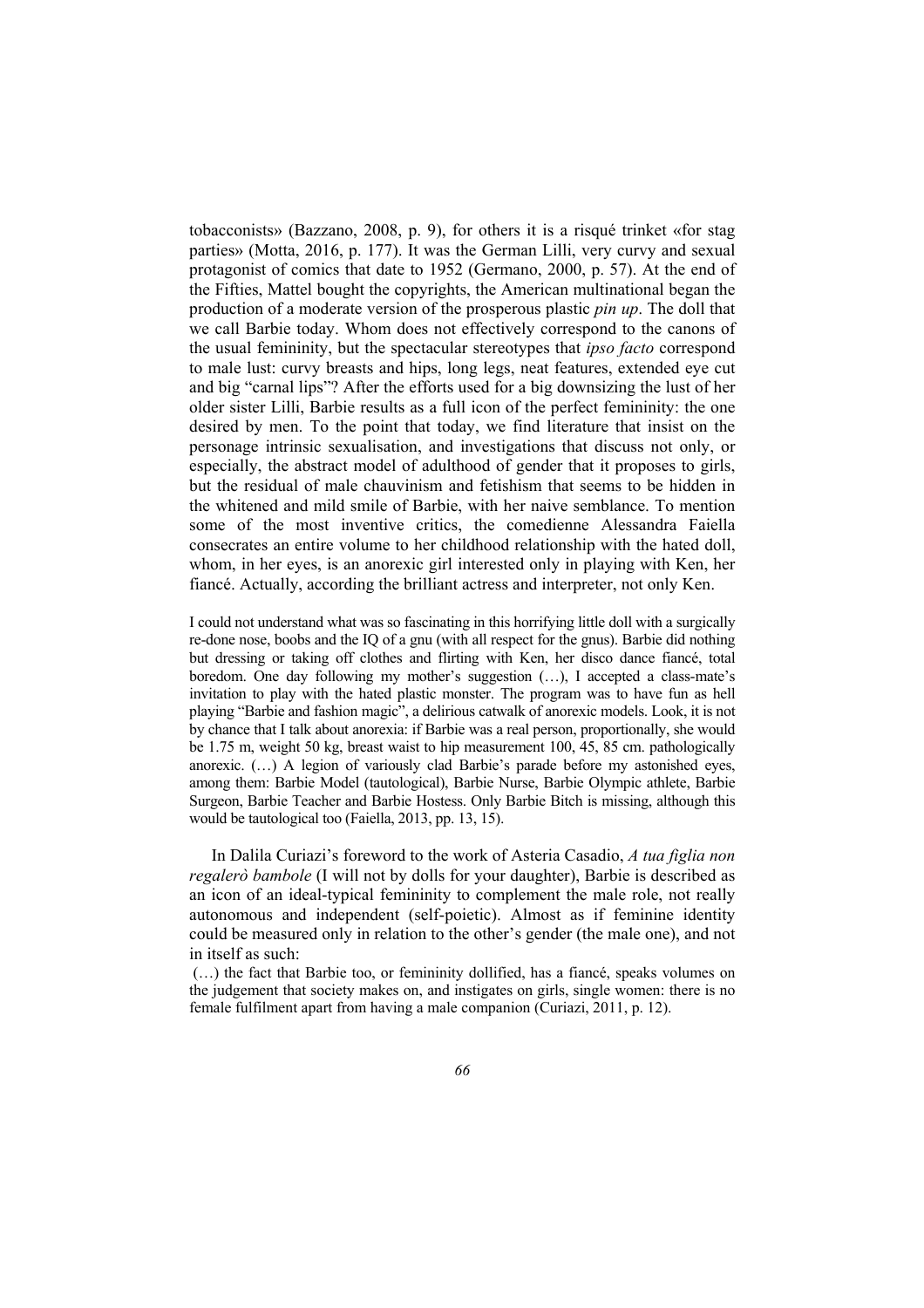The male association doll-fetish is explained in an essay by Natasha Walter, in it the prevailing educational model is accused of a pernicious moulding of girls towards the canons of adaptation and affectation. In the view of the journalist, avoiding to play with Barbie is one method to raise female childhoods from the scheme of a complacent affectation to a one of free expression of personal and human identity.

It seems that dolls run away from the shops to take over the lives of the girls: we do not only expect them to play with the dolls, but also to mould their lives on them. Nowadays, their glittering aesthetics extends to most aspects of a girl's lives (…), (who may) be going to school all geared up with Barbie's gadgets (…), from the panties to hairpins, to the schoolbag (...). Brilliant marketing strategies (...) manage to blend dolls and girls in such a manner that was unthinkable only a generation ago. This strange fusion of dolls and girls can continue after childhood. Living like a doll seems to be the ideal of many girls, who leave childhood behind only to embark on a project set to take care of their looks, with diets, shopping that aim to achieve the bleached, waxed and made-up look of a Barbie (Walter, 2010, p. 4 Italian trans. 2012).

I grew up in a family that tended to subscribe – like many families in the Seventies – the idea expressed by Simone de Beauvoir in 1949: «one is not born, but rather, becomes a Woman». This is why my mother refused to buy Barbies for her daughters (…). The battle against sexual stereotypes started in the family (*Ibid.*, p. 175).

However, the clearest, and most direct and poignant example on the fetishist and eroticist value of the *fashion dolls* comes from the novel of the awards winner Amy Michael Homes, professor at the Columbia University of New York. It is a series of stories about characters who find shelter in material goods to forget the meaninglessness of their lives. In *the safety of objects*, the last chapter is dedicated to the relationship between a boy and one of his younger sister's Barbies, which becomes (not only metaphorically) a mere masturbatory object with which he can even dialogue, on the intra-psychic correspondence penis=boy=doll.

I decided to buy a present for Barbie. I reached at that strange point in which I was ready to do anything for her. I took two buses and walked two kilometres to reach Toys "R" Us. Barbie's row was 14c. I was shattered. I imagined one million Barbie and to buy them all. I imagined screwing one of them, throw it away, take another immediately, screw her, throw her in an increasingly bigger heap in a corner of my room. An endless task. I saw myself becoming a Barbie slave. I asked myself how many Barbie Tropical were made every year. I felt fainting. Shelves crammed with Kens, Barbies and Skippers. Barbie Fun Time, Ken Jewel Secrets, Barbie Rocker "to unleash at the rhythm of rock – and dances for real!". I saw Barbie Magic Moves, and found myself studying it carefully, with a seducing look, wondering if her legs could be

Copyright © FrancoAngeli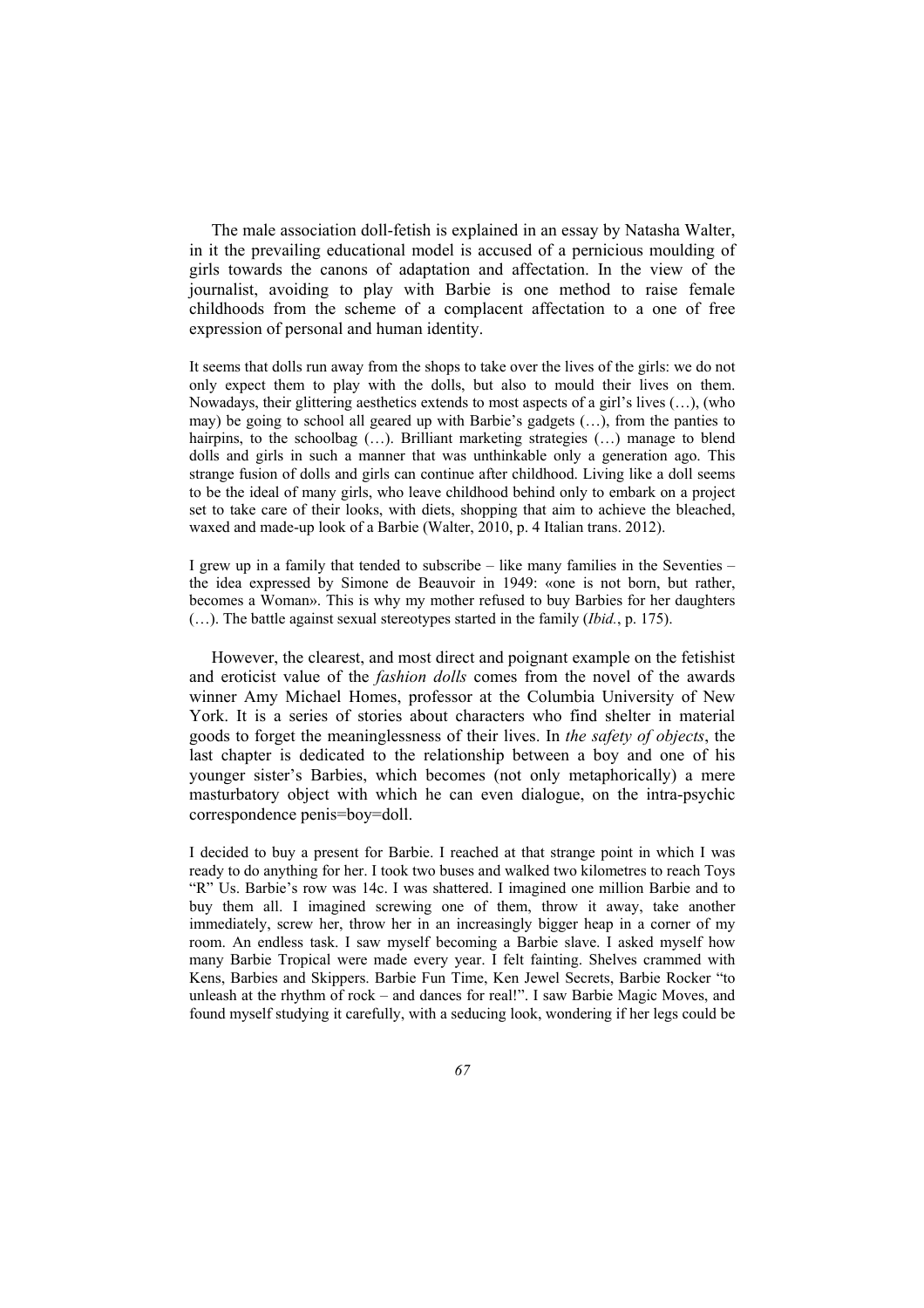spread. The box said "Press the button and Barbie moves". While I was reading, she winked to me (Homes, 1990, pp. 157-158 Italian trans. 2010).

Nevertheless, we look for a part of ourselves in the fetish. For a teenager, the cult object does not position itself as a relationship-with, but as introspection. Ken becomes favourite over Barbie, with his little «chin», for the boys, he becomes the compensation of his penis: a silent sinner, immediately redeemed.

I looked at Ken. Keeping it in my left hand, holding it around the waist. I kept my thumb pressed against Ken's pelvis when I realised it I had an automatic erection, one of those that you do not understand where they come from, you have them, that's all. I started stroking Ken's chin and look at my thumb as if it was the showing of a porno on screen. "What are you doing?" asked Barbie's head. (…) I was rubbing my thumb against Ken's thumb, under his swimming trunk. I was in my sister's room, pants down. (…) a moment before coming I stood in front of the hole of Ken's neck. I kept Ken head down above my dick and I came in a way that never managed with Barbie. I came inside Ken and when I finished I wanted to start it all over again. I wanted to fill Ken and seal his head (…). I wanted Ken to be my secret reserve. I came inside Ken, then I remember it was not mine. It did not belong to them. I took it to the bathroom and washed it with hot water and dishwashing detergent (*Ibid.*, p. 163).

In brief, Barbie is Lilli's *direct inheritor*, a fetish (erotic, even if this wording may sound rather pleonastic) for: men (1) adults (2) heterosexuals (3). It is possible to distinguish more sub-categories within the above categories, like:

1. Men:

a) Heterosexuals,

b) Homosexuals etc.

2. Adults:

a) In transitional phase toward adulthood (adolescents),

b) Women;

3. Heterosexuals:

a) Who perceive the doll as object of desire;

b) who perceive the doll as a miniature self (penis): we reflect, for exemplification, on *action figures* cases, which embody the "heroic" part of the self, or of Barbie, who represents the ideal self – «femininity made doll», as put down by Dalila Curiazi.

This explains the phenomenon of *fashion doll* adult collectibles of Barbies, "for the adult collector" – as it appears on the boxes of the fetish dolls. Like  $\ll$  (...) fair and blonde Lilli, (who), with askew gaze and red lips shaped as a heart, it envelopes a concentration of sexuality, which is totally inadequate for children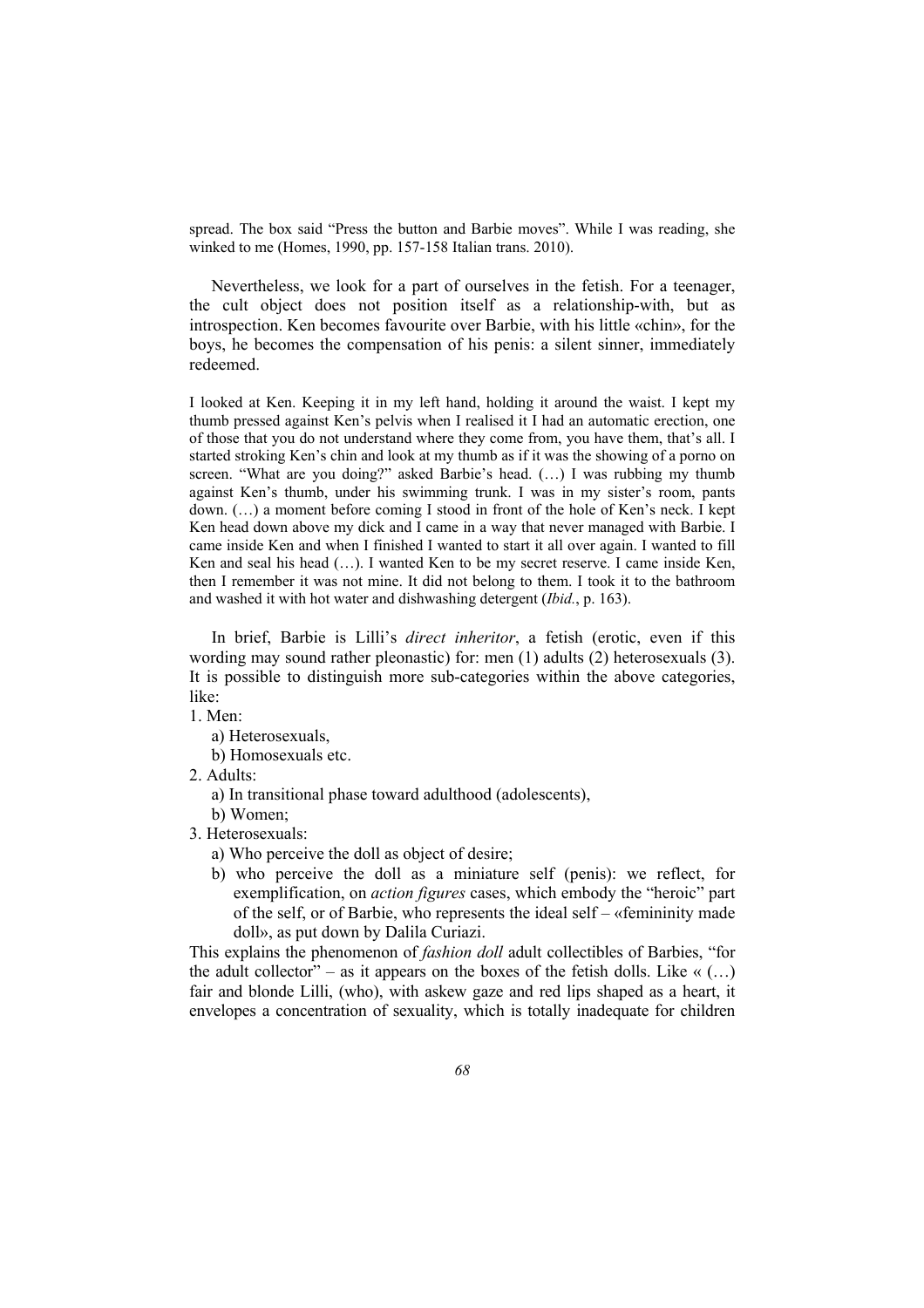imagination» (Bazzano, 2008, p. 8). Returning to the theme of crazy adult (not necessarily erotomaniacs, but adults) shopping as recently described by Davide Turrini, «some of these Barbies are exchanged among collectors for thousands of dollars» (Calefato, 1999, p. 72). The *Silkstone* series (a material halfway between plastic and porcelain) includes also a series of Barbie Lingerie, persuasive and teasing, with lace and garters. In tune with Alessandra Faiella, «Barbie bitch» did not miss the call. If we want to be even more irreverent, the «bitch» has always been the object of male (chauvinist) collectibles. The woman reduced to be the object of pleasure/complacency is corresponding of the so-called «*gadget-*cure» highlighted by Piero Feliciotti within the theme of the post-modern economy of «pleasure satisfaction» (Feliciotti, 2005, p. 14). Barbie is "the aesthetical cure":

- against the nostalgia of childhood (mythologised, therefore "beautiful"; or not lived, to be "embellished" for the future);
- ˗ the perceived femininity (repressed, missed or marked, and "exasperated" in any case);
- ˗ a placebo effect for unattainable ideal of a "plastic life".

However, the peaceful *politically-correct* revolution of the *fashion dolls* had to come.

Especially after Mattel recorded a drop in the sales of its top product caused by the success of other toys of other brands which became popular among young consumers – who remain the main target of any producers of toys, since expensive Barbies are self-confined to a wealthy public of aficionados.

The first protester against the male chauvinist origins of Barbie is a *fashion doll* with "normal" body proportions: Lammily, a "proportioned" doll with regular clothes, ordinary features and regular curves, purposely conceived to make girls accept their real bodies, not "impossible" or stereotyped (http://lammily.com/). It seems that Lammily's "normal" fiancé is about to appear: a little man with average features.

It had to happen, even the most normal girl in the world of dolls – Barbie's rival called Lammily, who made children and parents go crazy a couple of years ago, with her features coming from the real world – should, sooner or later, find a fiancé. A guy in casual clothing, in the style of the Nineties, with a little belly like a real "dadbod", so distant from Ken the heartbreaker, with tuxedoes, muscles, windsurf and sport cabriolets. A male version of Lammily, the "normal Barbie", just made its début in a new campaign of *crowdfounding* started by the inventor of the real dolls, the designer Nickolay Lamm, to accompany the "guy" on the market. Exactly like the manner in which, in 2014, his doll without the waistline of a wasp and giraffe's legs that involved over thirteen thousand people and obtain more than twenty thousand orders thanks to its normality (Clerici, http://www.corriere.it/moda/news/16 marzo 13/con-pancettanon-palestrato-ecco-fidanzato-barbie-normale-0bc3c84c-e941-11e5-af8a-2fda60e0b7ae.shtml).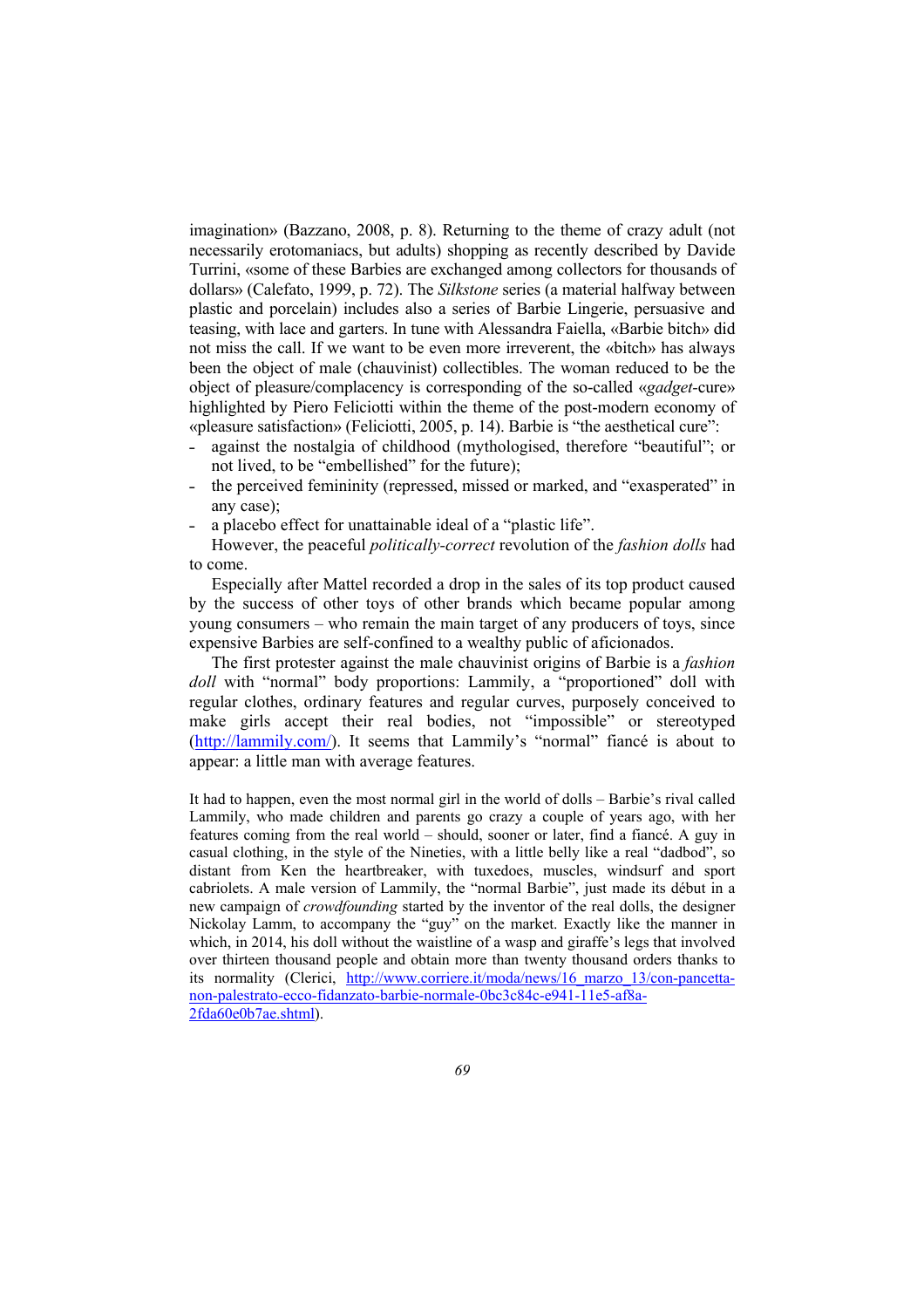Mattel, which pioneered the revolution of the world of dolls, answered the provocation with a range of Barbies that includes approximately the plurality of female types existing on the planet: the «perfect woman» criticised by Nicoletta Bazzano becomes more curvy (with a little cellulite that does not do any harm) can be shorter or taller according to the woman that it represents in plastic. Not only: this new range of dolls includes individuals from different cultures and classical hairstyles as well as ultra-modern ones even in blue colour.

Conclusively, Barbie, in her present state, is for everyone: petite, tall, curvy, thin, blonde or brunette.

*Tall*, *Petite* or *Curvy*. The best is to like ourselves. In the name of the market: if in 2014 Lammily climbed the list of wishes, in 2016 Barbie cannot but accept the standards of the "common feelings". The wishes of adults or children is not known.

Besides the body, the collection *Fashionistas* includes also 30 hair colours, 22 eye types, 24 hairstyles, 14 facial features and 7 complexions. (…) Kim Culmone, head of the creative office of Mattel, asked his team to re-imagine Barbie today. The result is 33 different models, with less make-up and jointed ankles to climb down from the heels (Motta, 2016, p. 177).

Conversely, we could expect a further counter-action by Mattel: an obese Ken, short, bearded or anorexic. Hopefully, it will not happen: the doll should remain, as it always was, the useless male complement of Barbie (Carullo, 2007, p. 97). Who has been cheated by her (she favoured the mighty Blain to his mediocrity and «chin»), and returned on his knees to the cheater to have his place back among the other exposed toys. Barbie multiplies and makes (why not?) herself ugly, with her develop the thoughts on women and femininity. The *plural*, *inclusive* and *divergent* one: «it is essential», says Alberto Pellai, «that adults help girls to widen their "zoom" on the ideal beauty, including many types of beauty» (Pellai, 2016, p. 40). And, ken's empty head can persevere in pleasing the immature and phallocentric minds like the character narrated by Amy Michael Homes.

The preconditions of a new pedagogy are laid down, happy and irreverent, linked with music and cinema, theatre, experimentation and art. The pop pedagogy hypothesised by Massimiliano Stramaglia. A soft pedagogy in the style of Rodari, even capable to overturn the consumerist logic, in a great toy revolt; toys that feel much chill in the heart, bound, as they are, to profit. Those toys of Gianni Rodari, which are well aware that to warm the heart you need more than "stoves and radiators"; but "gentle words" (Trinci and Sarti, 2014, p. 132).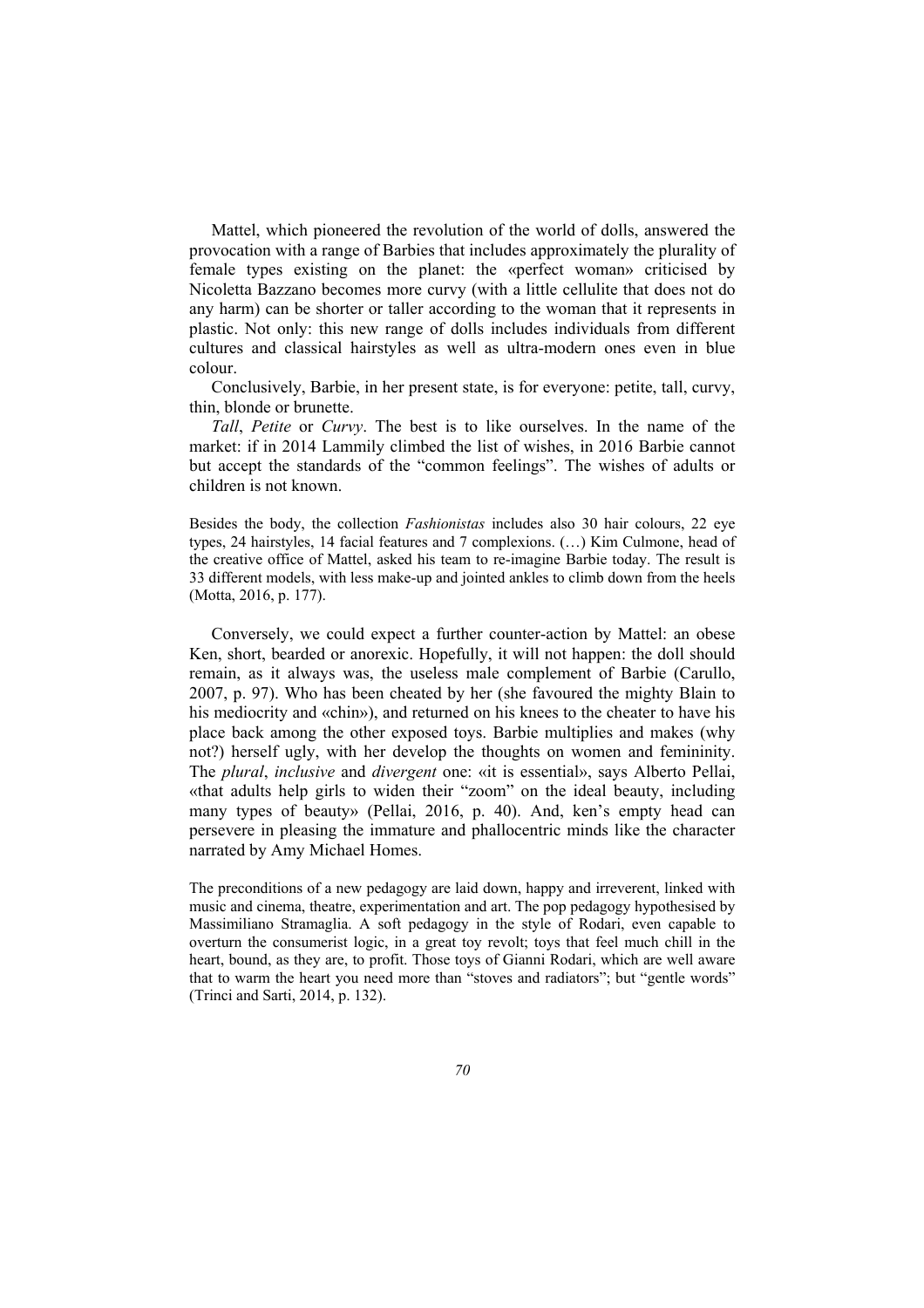# **2. "Glocal" games: a doll for each culture**

Concerning market logics, it is worth to signal that dolls, along with other consumers' goods like food and cigarettes, are among the most counterfeited products abroad and illegally imported to Italy. Here, they often combat an unfair fight with the better known Babies. A documentary, brainchild of Paolo Butturini directed by Mimmo Calopresti tells the story of the so-called «ghost factories», starting from a very affectionate dialogue between daddy Mimmo and his daughter Clio. It culminates in the quest for Barbie originality and in a visit to the Museum of the Cultures in Milan to tell the daughter, using the exposition dedicated to the toy until 23 March 2016, the «truth about her doll» (Calopresti, Italia, 2016). In this context, the *fashion doll* becomes the emblem of the criminal power that uses a low cost labour force (often children) totally bereft of safety norms for the "worker" and even for the child-consumer. Calopresti narrates that the dolls are made at the border between Hungary and the Ukraine and come to Italy via the port of Naples. From there, they spread on the national territory, avoiding the very meticulous controls of the local police. Looking like Barbie; they have a much inferior quality. These dolls are produced with materials that could even harm the health of the children, should they put them in their mouths, biting, as they usually do, feet and hands. The plastic fetish, smuggled and devoid of its potential educating qualities, ends up showing the elements of a non-cultured pedagogy, where easy profits are attained in total disregard of children fantasies. Adult collectors focus exclusively on the originality of the collectables: the different Barbies, that attract the dreaming reality of men and women, are guaranteed by well known totally legal brands in line with the applicable norms. In rare cases, a collector boasts the possession of a *fake*: at the origin of the desire is, in fact, the uniqueness and *origin* of the acquired piece – especially if very expensive. Illegal dolls, cheaper and aesthetically poor, represent a real attempt against the infancy and humanity of the people who produce them.

If the mafia-like non-culture raised the "fake" to be the seal of its globalism, Barbies, and her similar, associated themselves with "glocalism" to attain the market. Each land, which has its educational model, obtained its doll. In short and historically speaking, Barbie had many difficulties to be accepted by Japanese girls (and especially mothers). Too "western-like", not suitable to the Nipponese model of femininity. After all, even the few remaining *geishas* please the other sex through culture, art and seriousness. However, Barbie can be available and accommodating (excuse us for the *kitsch* diversion, but, again, Homes character illustrates the point). She knows exactly how to be loved by everyone. Anne Allison and Giovanni Carullo provide enlightenment on the matter.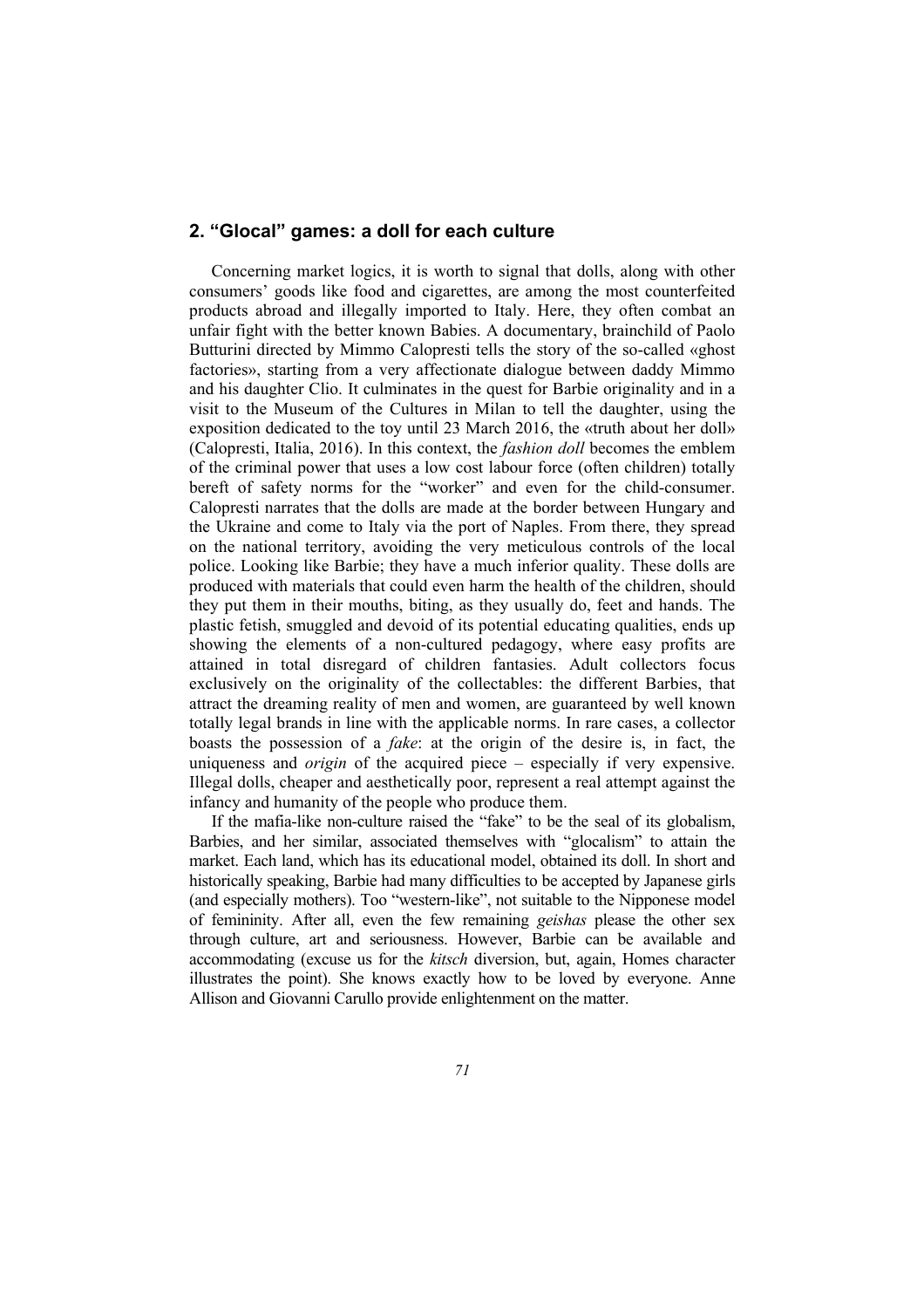The preference for the childish image in Japan explains (…) the failure of Barbie on the Japanese market when it first appeared during the Sixties. Despite a scrupulous restyling to meet the Japanese taste (dreamy round-shaped eyes, shorter height, less protruding curves), Barbie was still considered too sexy by many Japanese mothers. Furthermore, she was too career minded in the way she was packaged and presented (Allison, 1999, pp. 152-153 Italian trans. 2001).

Therefore, Mattel had to adapt the product to a milder expression, barely perceivable smile, less prosperous breast and paler complexion (Carullo, 2007, p. 93).

Despite her remarkable "glocalism", Barbie had the limit of being refused by, at least, one culture: the Islamic one. The case of the Islamic Barbies effectively opens a new chapter in the relationship plaything-culture or in the equivalence plaything=culture. To understand the reasons is useful to start from the present possibilities of «buying» (not so «crazily» as in other instances) on eBay. The user's advertisement, an Italian resident in Italy, recites: *Fulla Doll with Her Indoor Fashion – Islamic Culture – New Boy – Barbie Style* (http://www.ebay.it/itm/Fulla-Doll-with-her-Indoor-Fashion-Islamic-Culture-New-Boy-Barbie-style-

/131716716328?hash=item1eaaed9728:g:2okAAOSwX~dWk7mm). A step by step analysis will reveal that the Fulla doll is a kind of Islamic Barbie. She has olive complexion, long raven hair, dark eyes and a long pink dress in western style. So far, apart from the ethnic changes (Barbie's stereotypes is a woman with North-European features: blonde, blue eyes), nothing new. Fulla has also a clutch, is fashionable and does not differ from any other *fashion doll* present on the global markets. The dress itself is pink, the colour traditionally associated to Barbie. But, we need to concentrate on the specification: «*With Her Indoor Fashion*» (as in the caption of Fulla's package) to understand the level of westernisation (the *mélange*, hybridation, miscegenation, mixing) apparently allowed to the girl. What sort of meaning could this kind of specification have? European and American women usually go around with long dresses and clutches. The hair is perfectly done with a raven tail. The high heels are in wisteria colour in perfect accordance with the polished *ensemble*.

In the meanwhile, the advertising says that the doll belongs to the Islamic culture and (strangely enough) produced by New Boy in Barbie's style.

Where is the arcane secret? Barbie does not have the right to access the Islamic countries.

The Saudi religious police staged a real campaign against the doll. She is dangerous because, after playing with it, girls make strange requests, "Mom, can you buy me jeans, T-shirts and swimming costumes like Barbie?". So that the ministers (…) warn: "(…) Barbie dolls with their clothes that let see the body, obscene positions, different styles and accessories represent the decay and perversion of the Western world. We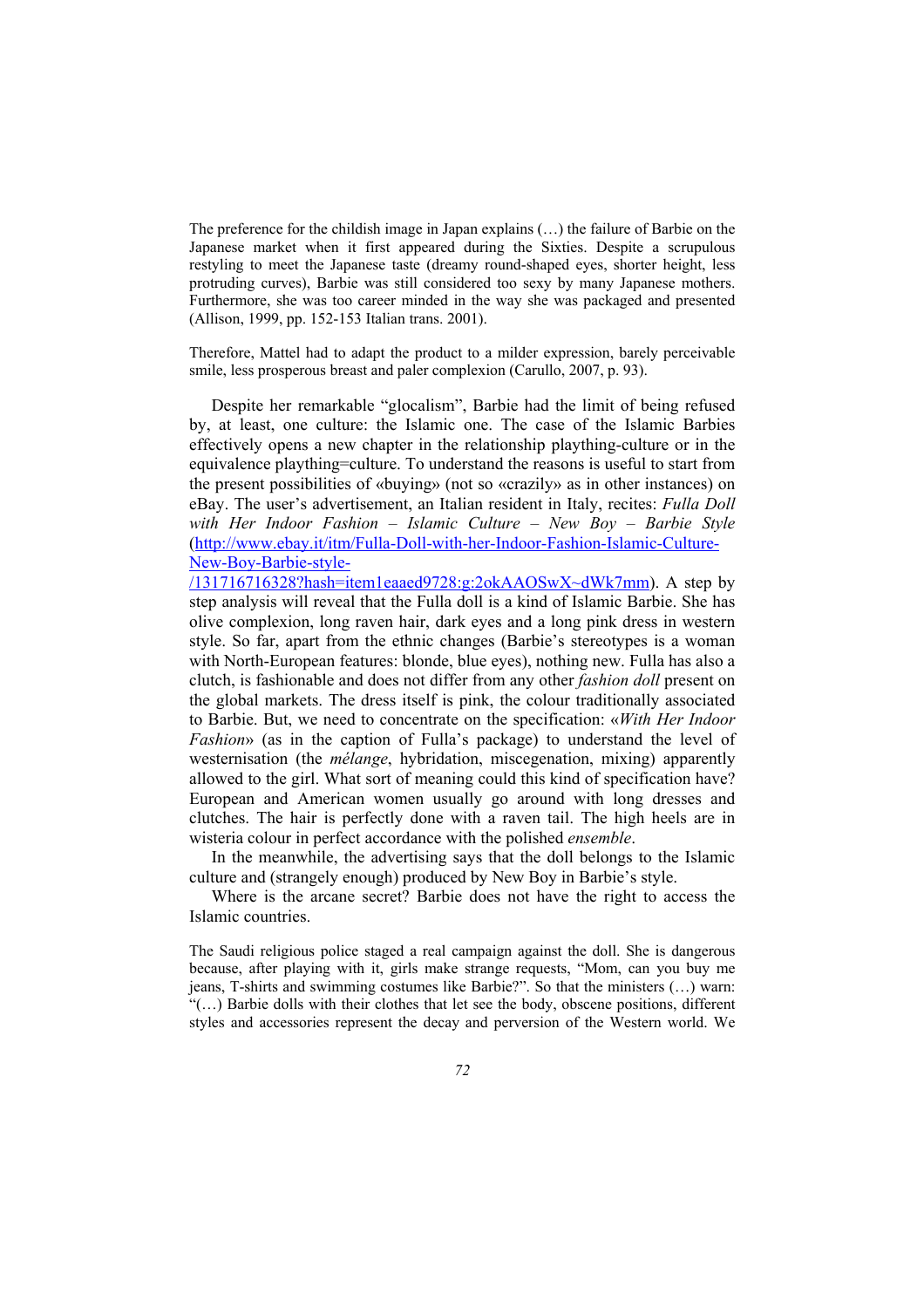must identify the danger and be vigilant". In Iran they go further: "Each Barbie is more dangerous than an American missile" (Bazzano, 2008, p. 119).

To stop the hated dollified icon, Razanne appeared, produced in USA in 1996 by the brand Noorart and in 2003, this time in Syria, Fulla. The former is the favourite toy by the immigrated Islamic families, the latter is mostly diffused in the Middle East.

Which are the characteristics of these dolls?

(…) Fulla, (*ergo*) "jasmine" (…) has a sober wardrobe and has a beautiful silken pink rug for the daily prayers. Fulla has no fiancé, but she is happy to follow her parents' advices, showing honesty, sweet and considerate. It is said that soon Fulla, who likes cooking and reading, will become a career woman, but as teacher or doctor, the only respectable jobs (for women, author's note) according to the *ulemas* (the great experts of the Koran, author's note). In the United States and Great Britain the girls in Islamic families play with Razanne, whose name effectively remind of that "shining modesty", which must be the irreplaceable treasure of a Muslim woman. Razanne reads and respects the Koran too, she wears the chador with immaculate grace (*Ibid.*, p. 120).

Fulla's personage is honest, loving, and respectful of mother and father. We can find her while she prays, cooks a cake for her friend Yasmeen, or reads a book before going to bed (Carullo, 2007, p. 103).

Fulla (…) (is) caring, modest and in God's awe (…) (*Ibid.*, p. 108).

Nothing could be more different from classic Barbie. But, why the advertisement on eBay shows a doll surely "covered" – the dress let only the forearms and ankles to be seen –, yet, after all she is quite «Barbie-like» (Germano, 2000, p. 21)? Is it a *fake*? No. Unfortunately, not. And, Razanne, like Fulla, «barbiologise herself» according to the circumstances.

Nowadays, we can find on the market seven different models of the doll Razanne, among them the model "in and out", that shows the doll at home with blonde hair ("the fact of showing blonde hair is only apparently irrelevant, in reality it represents a cultural element: at home, the Islamic woman can show what she cannot show outside, where her behaviour should be inspired by modesty and discretion, *Author's note*), and the one ready to go out with the traditional veil, the *jilbāb*. (…) The "in and out" model is especially revealing in explaining the success of this doll, she can conciliate attachment to tradition (represented by the veil) and the desire to experiment fashion when at home (Carullo, 2007, pp. 100-101).

The item found on the *e-commerce* site is the "in" version of Fulla. On the other hand, many other editions present Fulla in traditional clothes (for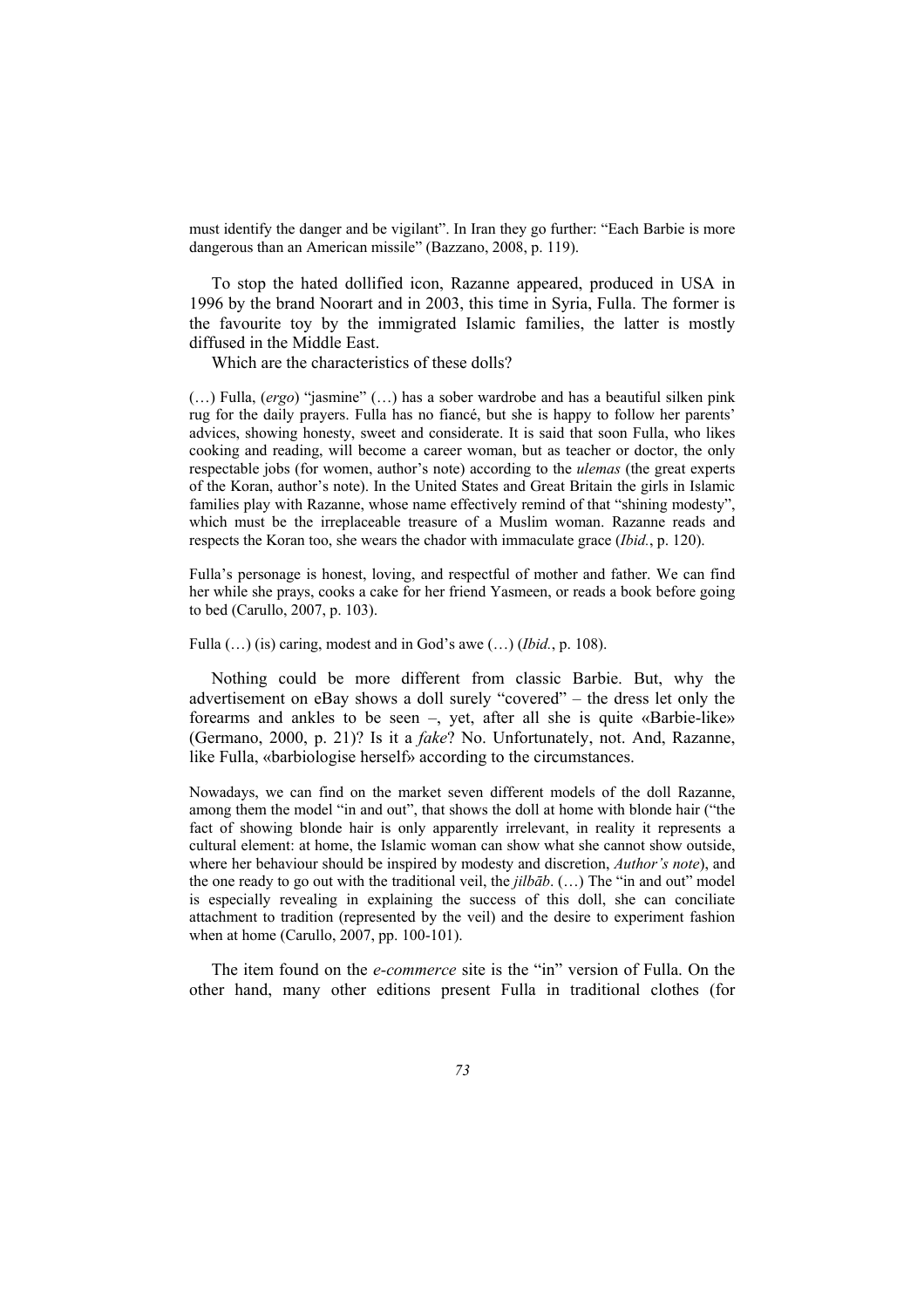example, Fulla Traditions is the most suitable version to be presented to the girls during the month of Ramadan).

The doll's clothes are not only black, there are also flashing fashion colours like shocking pink and gold. However, none of the clothes shows more than some millimetres of skin (*Ibid.*, p. 103).

Education-indoctrination in Islamic manner begins very early, from early infancy. It finds explicit correlations in adult (or for adult) dictations. Considering that this is pop culture, it becomes unavoidable to mention the recent investigation of the journalist Lili Gruber on the reality of Islam and the Islamic vision about the female gender. For a better understanding if Razanne and Fulla are truly faithful to their belief. The famous journalist went to the temple of Islamic cult at Centocelle in Rome. She reports that in that occasion she received a booklet, which she mentions in some parts of her recent book.

The question is serious. On the one side the booklet keeps repeating "do not use violence", but the overall message is exactly the opposite. It calls to consider women inferior. The first stage is "only" paternalistic, the second is psychological violence and the third is physical violence. The prescription "do not harm or provoke damage" is absurd, three lines down there are instructions on how to beat a person (a woman *Author's note*). What is the precise meaning "physical correction"? What should an "educational process" be? In a confusing message, it appears clearly that a potentially violent individual may feel free to proceed. And a woman is obliged to suffer it. Who published this booklet in Italy? Why its diffusion is allowed among people who come from different cultural backgrounds, who sometimes are poorly educated and risk to take it seriously? (Gruber, 2016, p. 294).

All respect is due to all good Muslims. As well as to good Catholics, but not the conformist ones. At any rate, Fulla and Razanne obey their creed. They defend their flesh from a Ken on fire. In their humble and modest privacy. They do not let any man touch them. Full respect to Fulla and Razanne.

#### **3. The doll of Hugo Chávez**

To finish the geo-political odyssey of the fashion dolls, we cannot avoid to consider among the rebels the popular-populist fetish of Hugo Chávez, who inspired democratic or demagogic revolts according to the individual viewpoint and the ideology of those who were inspired by it. Since this is an unusual intertwinement of play, sport and politics; Chávez, with his dark and tenor-like voice, was not only a military, proponent of a coup d'état, prisoner, President of Venezuela, powerful TV star and also a promising baseball player. It almost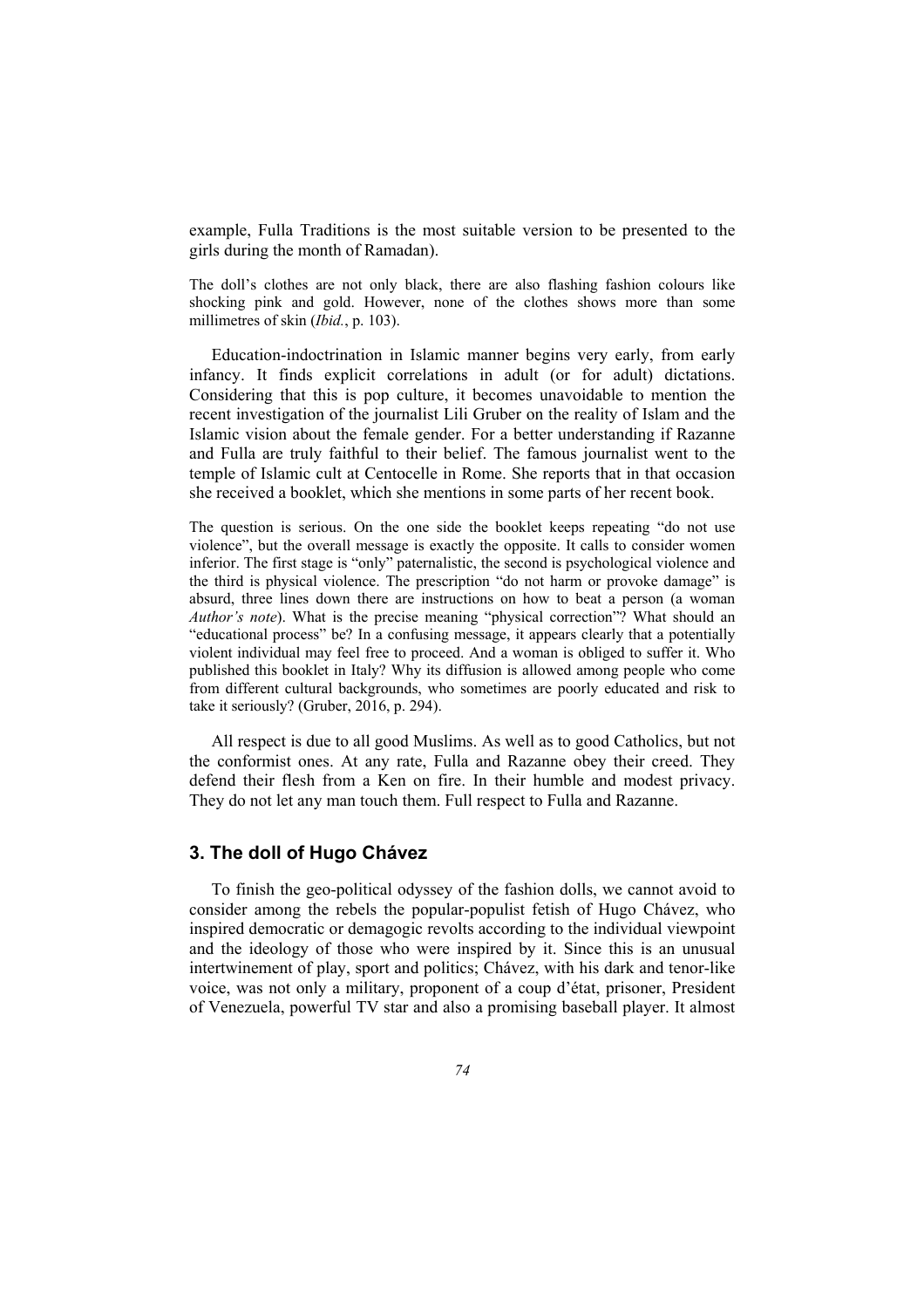reminds the opening song of a cartoon (*Jenny the tennis player*), by Nico Fidenco in distant 1981, which like all childish *leitmotivs*, contains a message that goes beyond childhood fantasies of omnipotence: «Right left, left right, the crowds shout and protest, then following the law of the barbed wire, it unscrews the neck and removes the head! Right left, left right» (Fidenco, Scardelletti and Fidenco, 1981). At the end of the reading of this contribution, this musical quotation will become even clearer.

In the historical reconstructions by Roberto Massari or by Rory Carroll, Hugo Rafael Chávez Frias (1954-2013) appears, on one side, as a revolutionary, like a Christ redeemer and saviour; on the other as a dictator who exploited his popularity to delude too many poor devils, in a no-man-land, about the possibility to get free from American imperialism (as it happened, in Spanish colonialism with Simón Bolívar in the nineteen century). Here, nevertheless, we are concerned with dolls. We will see how the doll of the President will promote the image of a pseudo-fascist taming or socialist emancipation in the view of those who will use from it (not the children, but the adults, who kiss, stroke and use it in popular rallies if they are Chavistas, or as a "voodoo" puppet or caricature for the anti-Chavistats).

In final synthesis, fluctuating between Massari and Carroll, the government of Carlos Andrés Pérez (liberal and right-wing liberalist) brought indeed Venezuela to high levels of competitiveness (Carroll, 2013, p. 10 Italian trans. 2013). However, to do that – to stay on level with rich and developed countries – Pérez forced the people to lower living standards, favouring in this manner the rich elites over the huge poor masses «(from cutting public expenditure to privatisations, further opening to foreign investments and the growing debt with IMF [International Monetary Fund])» (Massari, 2005, p. 32). Ironically, Pérez himself "baptised" his future replacement, giving him the sword during his consecration as lieutenant in 1975 (*Ibid.*, p. 21). In fact, in the name of Bolivarian anti-colonialism the now Lieutenant Chávez staged a coup d'état during the night between 3 and 4 February 1992, which ended with his incarceration. But, Chávez had the chance to talk to his comrades is a «short televised speech» (*Ibid.*, p. 38) and managed to announce that the revolution is only postponed «before the eyes, which we imagine dreamy, of the population that, in the early morning news, (…) learns that somebody (…) risked (his) life to free them from an unpopular and apparently immovable government» (*Ibid.*, pp. 38-39). It is the foretaste of a career as TV star: slowly, Chávez will become ever present for the spectators, through the Sunday broadcast *¡Aló, Presidente!* (Carroll, 2013, p. 17 Italian trans. 2013), and with a huge increase of the state TV channels, which go from one to eight (*Ibid.*, p. 32). Chávez stays very little time in prison («from February 1992 to March 1994») (Massari, 2005, p. 42), meanwhile he stirs up, using his prestige within the walls of the prison, the Revolutionary Bolivarian Movement.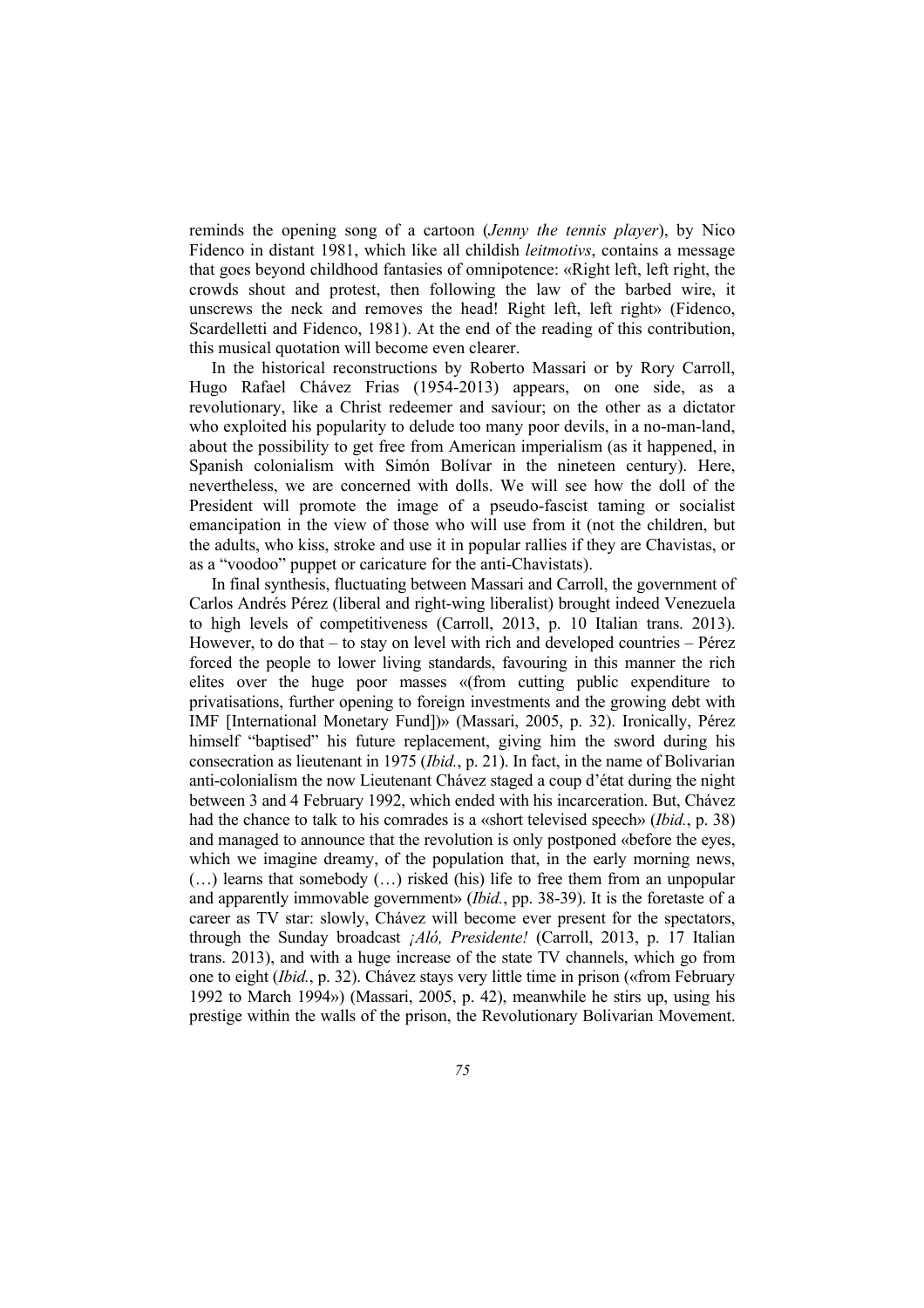Out of jail Chávez paves the path that will lead him to triumph at the presidential elections of 1998: Pérez is accused of corruption and his successor, Rafael Caldera, concedes amnesty to the putshists of 1992, to keep the Left quiet. The people falls viscerally in love with that *Comandante* who was incarcerated for his love for the country. His democratic socialism, jointly with his declared left wing nationalism, persuade the poor people to trust him, on 6 December 1998 Chávez is democratically elected President of Venezuela (*Ibid.*, p. 58). Several actions describe Chávez's beginnings as President of Venezuela: the project of a «new constitution, oil sold at higher prices, rural investments, inclusive lexicon» (Carroll, 2013, p. 65 Italian trans. 2013). Intentions are worthy, but in fact Chávez's communicating style – like his numerous TV presences show – is rather demagogic and irritating: «His critics are simply vermin, bandits, hypocrites, spoiled brats, manure. And so on, a relentless machine gun of offences and denigrations (…)» (*Ibid.*, p. 71). It is true that «in the years after Chávez election, Venezuela will break any previous records of the frequency with which the population was called to express its opinion in the ballot box, often to decide on questions of vital importance» (Massari, 2005, p. 59). In fact: the people loves Huguito, but not the centres of power – «the Venezuelan Industrialist association (…), unionist bureaucracy (…), the Catholic Church hierarchy  $(...)$  and the vast majority of the media» –, which stage a coup, this time against Chávez, who is arrested 11 April 2002 and dismissed from presidency in favour of Pedro Carmona Estanga, leader of the Venezuelan Industrialist association (*Ibid.*, pp. 76-77).

However, something not forecast by Washington strategists happens immediately after the news of the coup (…): the population backs Chávez, in majority without hesitation. It appears evident when after few hours masses of protesters march from the peripheries to the centre and from nearby cities to Caracas: an unstoppable flux. (…) within 48 hours the putschists have to let the prisoner free. The world, astonished, learns that for once the people won over the power of the military and the plots of Washington. Triumphantly, Chávez comes back to the presidency, with a growing charisma and to his opponents' desperation (*Ibid.*, pp. 78-79).

Apparently, after the attempt against the constituted order, the «gap between Chavistas and anti-chavistas» becomes «much deeper» (*Ibid.*, p. 81). However, according to Carroll not in ideological terms: a sort of "secret observatory" establishes itself on the territory against real or potential conspirators, whom are not beheaded – after all, Chávez was democratically elected –, they simply lose (without a right cause) their job. Among them, there were not only common people, but also the political rivals of the *Comandante* (Carroll, 2013, pp. 113-114 Italian trans. 2013). The signature campaign against the President produces a referendum (15 August 2004) that, one more time, confirms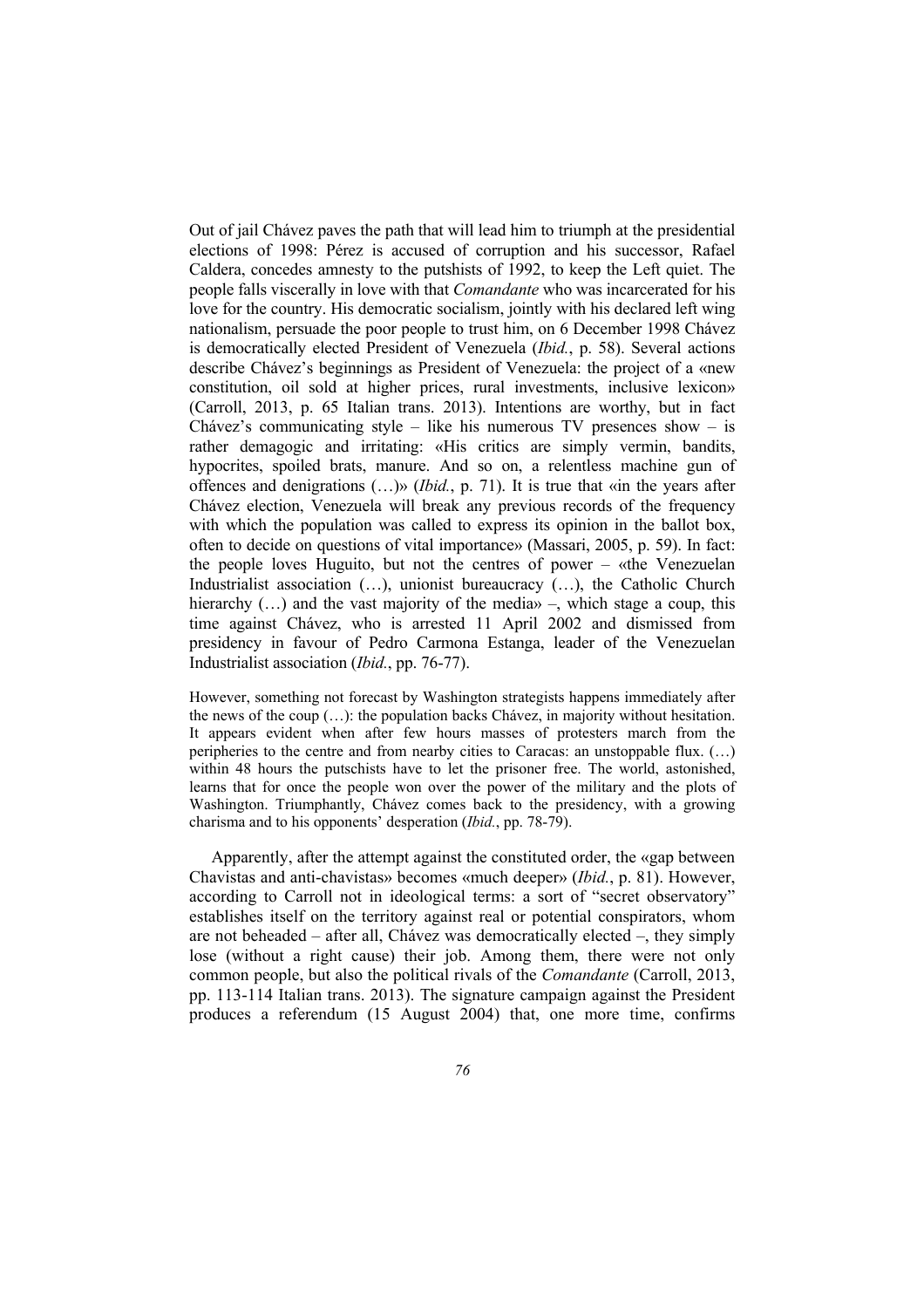Chávez, beloved by the people (Massari, 2005, p. 87). However, when Massari publishes his book (October 2005), the cult phenomenon generated by Hugo's doll is only beginning. Meanwhile,

[...] Chávez says that Venezuela should manufacture toys that reflect the region's history. He suggests, for example, that children play with Simón Bolívar dolls rather than with Barbies or Superman action figures. During the Christmas 2005 season, there weren't many Simón Bolívar dolls to be found in Caracas store, but 18-inch Hugo Chávez dolls were extremely popular among adults. Pull a string and it says "It's your dream, it's your hope, and it's your job to be free and equal" and "I arrived here to do all that is humanly possible to help all the Venezuelan people". The dolls were made in China, not Venezuela, and were often bought as joke presents for Chávez haters (Levin, 2007, pp. 111-112).

In December 2006, «Chávez wins another six-year» (Carroll, 2013, p. 122 Italian trans. 2013), but in December 2007 loses the referendum that would ratify «sixty-nine articles to modify the constitution» (*Ibid.*, p. 154). Since it is not possible to run for presidency for more than twice, Chávez plans, for February 2009, «a new constitutional referendum to eliminate the limits of mandate» which expired in 2012 (*Ibid.*, p. 170).

Legions of red shirts give away mattresses, fans, fridges and ovens. They distribute pamphlets with ten reasons to vote yes. Number one: "Chávez loves us and love is exchanged with love". Number two: "Chávez is incapable to harm us". Chávez wins the referendum with 55 percent of the votes. He blows his voice from the Miraflores Palace and swear to govern until 2030, when he will be seventy-five. The crowd exult (*Ibid.*, pp. 170-171).

It will not happen. In the spring of 2011, the President feels the early symptoms of an incurable disease, which will bring his death on March 5 2013. His surgical interventions and relative hospital stays are accompanied by crowds who despair and horrify at the simple thought of losing the beloved Comandante. «"I want to see my president", says Alicia Morroy, a seamstress on the brink of crying, to a journalist. "I miss him hugely, because Chávez is the spirit of the poor"» (*Ibid.*, p. 312). Chávez's heritage will be the memory in the people, the doubts of the intellectuals on the rightfulness his methods of government, his heir Nicolás Maduro and… a *fashion doll*. Which, from 2005 onward, becomes a true icon of the popular soul… an adult. Not a child. No reminiscence of "combing dolls". The one of Hugo Chávez, born to substitute Barbie and Superman, his hair cannot be styled, it is made in plastic. It differs greatly from the original target considering that most of its costumers were adults (of both sexes). Almost all meaningful periods of Chávez government, from 2005 to today, are "marked" by images of common people who proudly shows the doll. These images are available online, which we cannot publish here for a question of *royalties*. However, its captions can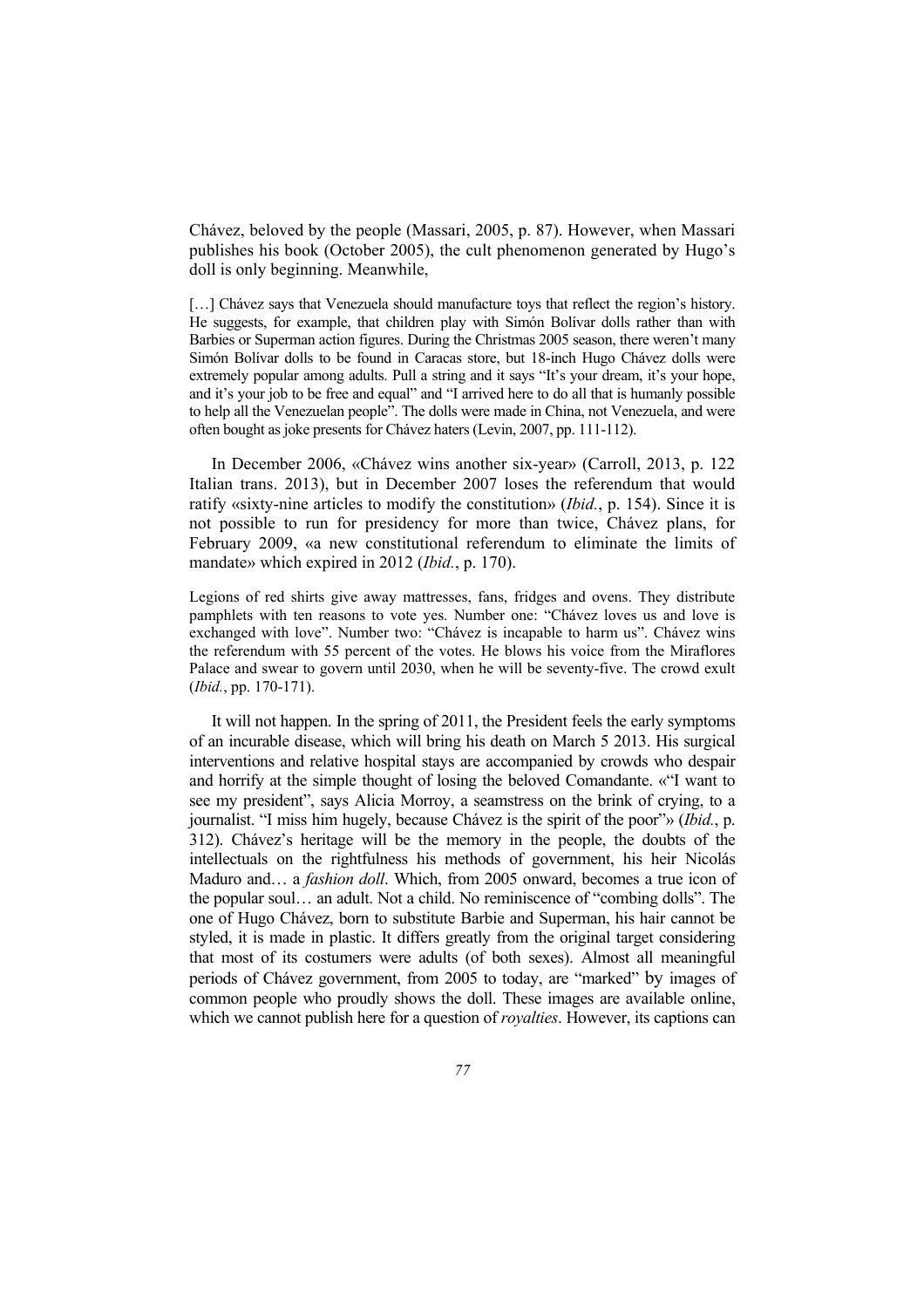be mentioned, this leaves the reader with the task (like a game) to verify the assertions sustained here. It is a long series of photograph captions, which, for editorial reasons, we decided to reduce to the total number of nine, chosen among the most suggestive and poignant ones in chronological order.

«Douglas Bustamante holds a doll of Venezuelan President Hugo Chávez at his store in Caracas Friday. The doll repeats revolutionary phrases. Photo: Fernando Llano, Associated Press». C. Toothaker, *Backers and foes alike are buying Chávez dolls*, Sunday, Nov. 20 2015 12:00 AM (http://www.deseretnews.com/article/635162596/Backers-and-foes-alike-are-buying-Chavez-dolls.html?pg=all).

«The Hugo Chávez action figure: GI Joe for Latin America». Spiegel Online International, *The Hugo Doll: Venezuela's Cult Phenomenon. A toy doll of the oilloving, America-dissing, South America power-consolidating Venezuelan leader Hugo Chávez is selling like hotcakes on the streets of Caracas*, September 14, 2006, 3:55 PM (http://www.spiegel.de/international/the-hugo-doll-venezuela-s-cult-phenomenon-a-437091.html).

«A supporter of Venezuelan President Hugo Chávez holds a Chávez doll during a rally in favour of the "yes" option in the upcoming referendum in Maracaibo February 8, 2009. Photo: Reuters». IBT Staff Report (on 06/29/11 at 12:02 PM), *Kate Middleton and Anthony Weiner have one thing in common* (http://www.ibtimes.com/katemiddleton-anthony-weiner-have-one-thing-common-551992).

«A woman kisses a doll depicting Venezuela's President Hugo Chávez during a march in Caracas. Thousands of Venezuelans marched for the country's bicentennial celebrations and also to show support for their president, who remains in Cuba recovering from surgery. Picture: AP». The Telegraph, *Pictures of the day: 4 July 2011* (http://www.telegraph.co.uk/news/picturegalleries/picturesoftheday/8615251/Picturesof-the-day-4-July-2011.html?image=26).

«A Hugo Chávez supporter caresses a Hugo Chávez doll at a rally outside Miraflores, the presidential palace, on Friday, April 13, 2012, in Caracas to celebrate Chávez's return to the presidency on April 13, 2002 after a failed coup attempt». S. Steinmann (Photojournalist), *Chávez Mania: Venezuela* (http://www.sharonsteinmann.com/venezuela/chavezmania/ DSC0350 2/).

«A woman holds a Venezuelan President Hugo Chávez doll, as she attends a Mass to pray for Chavez's health in Caracas on Tuesday (Dec 13, 2012). Photo: Reuters». AP, Caracas, *Chávez recovering after cancer surgery: VP*, Dec 13, 2012 (http://www.taipeitimes.com/News/world/archives/2012/12/13/2003550066).

«A doll of Venezuela's late President Hugo Chávez is held by a supporter during a rally in his honour in Bogota, Colombia, Wednesday. Photo: Fernando Vergara/Associated Press». National Post, *"Please don't let me die": Venezuela's*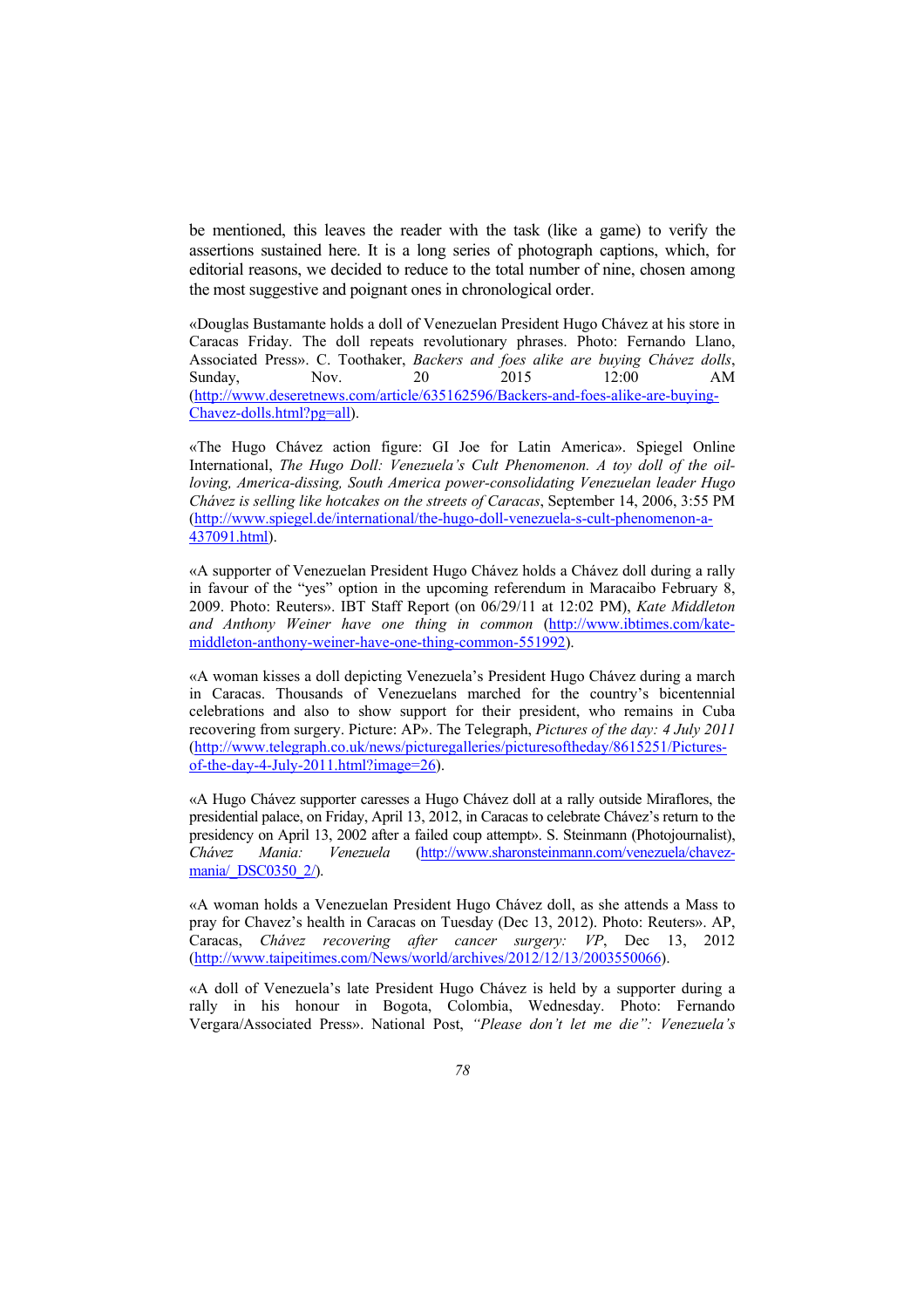*Hugo Chávez died from massive heart attack, general says*, March 7, 2013, 2:05 AM (http://news.nationalpost.com/news/please-dont-let-me-die-venezuelas-hugo-chavezdied-from-massive-heart-attack-general-says).

«A supporter of Venezuela's late President Hugo Chávez holds a doll of him as she stands outside a military academy where the funeral ceremony for Chávez is held, in Caracas March 8, 2013. Picture: Reuters/Jorge Dan Lopez». T. Wade e P. Velez, *In slum of Chávez's political birth, a tomb and baseball diamond*, Friday March 8, 2013, 7:30 PM (http://www.reuters.com/article/us-venezuela-chavez-grassrootsidUSBRE92800H20130309).

«Supporters of Chávez say their lives improved under his leadership with inequality, poverty and malnutrition dropping markedly». BBC NEWS, *In pictures: Venezuela split on Chávez's death anniversary* (March 6, 2014) (http://www.bbc.com/news/world-latin-america-26464836).

But they call them "dollies". When we see that a doll can establish aesthetic standards (to the point that it was re-visited for commercial reasons and to reeducate to realistic and healthy body shapes), we "build" with them cultures and religions (from early age, for a sudden assimilation of the Islamic belief and its ideology about the "female"), we can even feed the smuggling of counterfeit goods and generate political consensus/indoctrination of the masses. From one end of the world to the other. «Right left, left right». From the adult collector to the boys/girls of secular, Catholic or Islamic families.

No one should be forgotten, from the girl with disabilities (Becky, Barbie's paraplegic friend, commercialised at the end of the Nineties) to the adult Drag Queen (the doll produced by Arsenic & Apple Pie in 1999, which warns: «Contains small parts and extreme sarcasm»).

## **Bibliography**

- Allison A. (1999). Carne furente: bambole guerriere attraverso il Pacifico, Italian trans. In: Gomarasca A. (2001), edited by, *La bambola e il robottone. Culture pop nel Giappone contemporaneo*. Torino: Einaudi, 145-178.
- Bazzano N. (2008). *La donna perfetta. Storia di Barbie*. Rome-Bari: Giuseppe Laterza.
- Calefato P. (1999). *Moda, corpo, mito. Storia, mitologia e ossessione del corpo vestito*. Rome: Castelvecchi.
- Carroll R. (2013). *Comandante. Hugo Chávez's Venezuela*. London: Penguin Books (Italian trans.: *Storia segreta di Hugo Chávez. El Comandante*. Rome: Newton Compton, 2013).

Carullo G. (2007). *Il successo delle Barbie islamiche*. Rome: Prospettiva editrice.

Curiazi D. (2011). Prefazione. In: Casadio A., *A tua figlia non regalerò bambole*. Naples: Alfredo Guida, 7-15.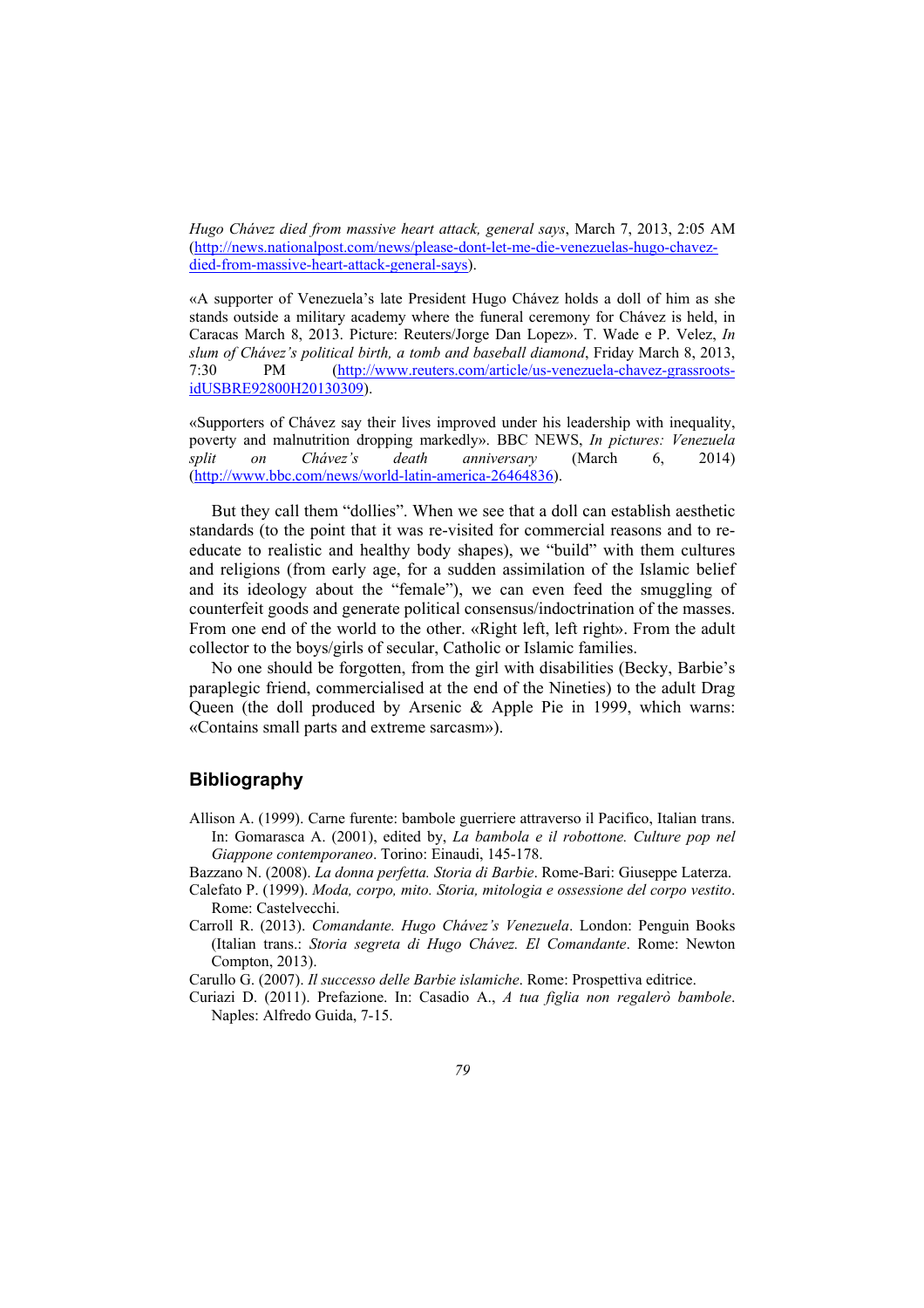- Faiella A. (2013). *La versione di Barbie*. Milan: Mondadori.
- Feliciotti P. (2005). *Vite di confine. La psicoanalisi e le nuove patologie dell'adolescenza*. Milan: FrancoAngeli.
- Germano I. (2000). *Barbie. Il fascino irresistibile di una bambola leggendaria*. Rome: Castelvecchi.
- Gruber L. (2016). *Prigionieri dell'Islam. Terrorismo, migrazioni, integrazione: il triangolo che cambia la nostra vita*. Milan: Rizzoli.
- Levin J. (Introduction by Schlesinger A. M., Jr) (2007). *Hugo Chávez*. New York: Infobase Publishing.
- Massari R. (2005). *Hugo Chávez tra Bolívar e Porto Alegre*. Bolsena (Viterbo): Massari Editore.
- Motta M. (17 febbraio 2016). È la fine di un'icona?. *Vanity Fair*, 6: 176-177.
- Homes A. M. (1990). The Safety of Objects. New York: Norton & Company (Italian trans.: *La sicurezza degli oggetti*. Milan: Feltrinelli, 2010).
- Pellai A. (2016). I falsi miti della femminilità. *Psicologia contemporanea*, 255: 38-43.
- Rumi M. (1972). Il giocattolo. In: Volpicelli L. (direzione), *La pedagogia: storia e problemi, maestri e metodi, sociologia e psicologia dell'educazione e dell'insegnamento*. Milan: Vallardi, *Vol. XIII*: *Problemi sociologici*, 50-135.
- Trinci M. e Sarti P. (2014). *La giusta fatica di crescere. Indipendenza, inciampi e fantasia, i migliori alleati per diventare grandi*. Milan: Feltrinelli.
- Walter N. (2010). *Living Dolls. The return of sexism*. London: Virago Press (Italian trans.: *Bambole viventi. Il ritorno del sessismo*. Rome: Ghena, 2012).
- Winnicott D. W. (1967). La sede dell'esperienza culturale, Italian trans. In Winnicott D. W. (1971). *Playing and Reality*, London: Tavistock (Italian trans.: *Gioco e realtà*. Rome: Armando, 2006, 153-164).

#### **Webography**

- AP, Caracas, *Chávez recovering after cancer surgery: VP*, Dec 13, 2012, text on the website: http://www.taipeitimes.com/News/world/archives/2012/12/13/2003550066 (20 Maggio 2016).
- BBC NEWS, *In pictures: Venezuela split on Chávez's death anniversary* (March 6, 2014), text on the website: http://www.bbc.com/news/world-latin-america-26464836 (20 Maggio 2016).
- Bonerandi E., *Ecco Mami, la bambola incinta*, 4 novembre 1989, text on the website: http://ricerca.repubblica.it/repubblica/archivio/repubblica/1989/11/04/ecco-mamila-bambola-incinta.html (13 maggio 2016).
- Clerici C., *Con la pancetta, non palestrato: ecco il fidanzato della "Barbie normale"*, 13 marzo 2016, text on the website: http://www.corriere.it/moda/news/16\_marzo\_13/con-pancetta-non-palestrato-eccofidanzato-barbie-normale-0bc3c84c-e941-11e5-af8a-2fda60e0b7ae.shtml (13 maggio 2016).
- *Fulla Doll With Her Indoor Fashion Islamic Culture New Boy Barbie Style*, text on the website: http://www.ebay.it/itm/Fulla-Doll-with-her-Indoor-Fashion-Islamic-

Copyright © FrancoAngeli Opera pubblicata con Licenza Creative Commons Attribuzione - Non commerciale - Non opere derivate. Per i termini e le condizioni di utilizzo di questa opera consultare il sito: http://creativecommons.org/.